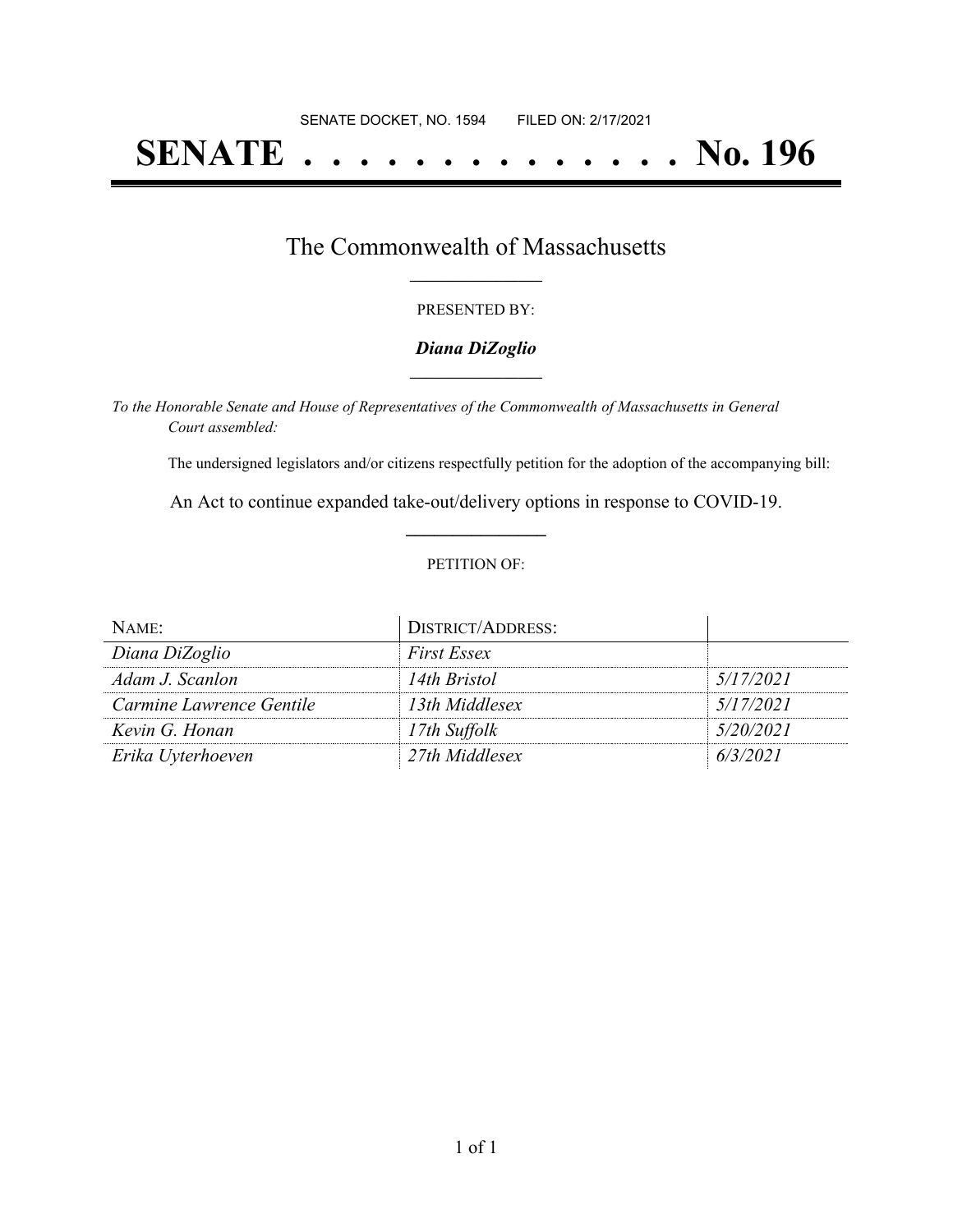# SENATE DOCKET, NO. 1594 FILED ON: 2/17/2021 **SENATE . . . . . . . . . . . . . . No. 196**

By Ms. DiZoglio, a petition (accompanied by bill, Senate, No. 196) of Diana DiZoglio for legislation to continue expanded take-out/delivery options in response to COVID-19. Consumer Protection and Professional Licensure.

## The Commonwealth of Massachusetts

**In the One Hundred and Ninety-Second General Court (2021-2022) \_\_\_\_\_\_\_\_\_\_\_\_\_\_\_**

**\_\_\_\_\_\_\_\_\_\_\_\_\_\_\_**

An Act to continue expanded take-out/delivery options in response to COVID-19.

*Whereas,* The deferred operation of this act would tend to defeat its purpose, which is to support the post-pandemic economic recovery of local establishments licensed to sell alcoholic beverages, therefore it is hereby declared to be an emergency law, necessary for the immediate preservation of the public convenience.

Be it enacted by the Senate and House of Representatives in General Court assembled, and by the authority *of the same, as follows:*

| $\mathbf{1}$   | SECTION 1. Section 13 of chapter 53 of the acts of 2020, as amended by section 1 of                 |
|----------------|-----------------------------------------------------------------------------------------------------|
| 2              | chapter 118 of said acts of 2020, is hereby amended by striking out the words "during the           |
| $\mathfrak{Z}$ | governor's March 10, 2020 declaration of a state of emergency or until February 28, 2021,           |
| $\overline{4}$ | whichever is later" and inserting in place thereof the following:- "until the date which is 2 years |
| $5^{\circ}$    | after the date of termination or rescission of the governor's March 10, 2020 declaration of a state |
| 6              | of emergency".                                                                                      |
| $\tau$         | SECTION 2. Section 2 of said chapter 118 of said acts of 2020 is hereby amended by                  |
| 8              | striking out the words "during the March 10, 2020 state of emergency or until February 28, 2021,    |

9 whichever is later" and inserting in place thereof the following:- "until the date which is 2 years